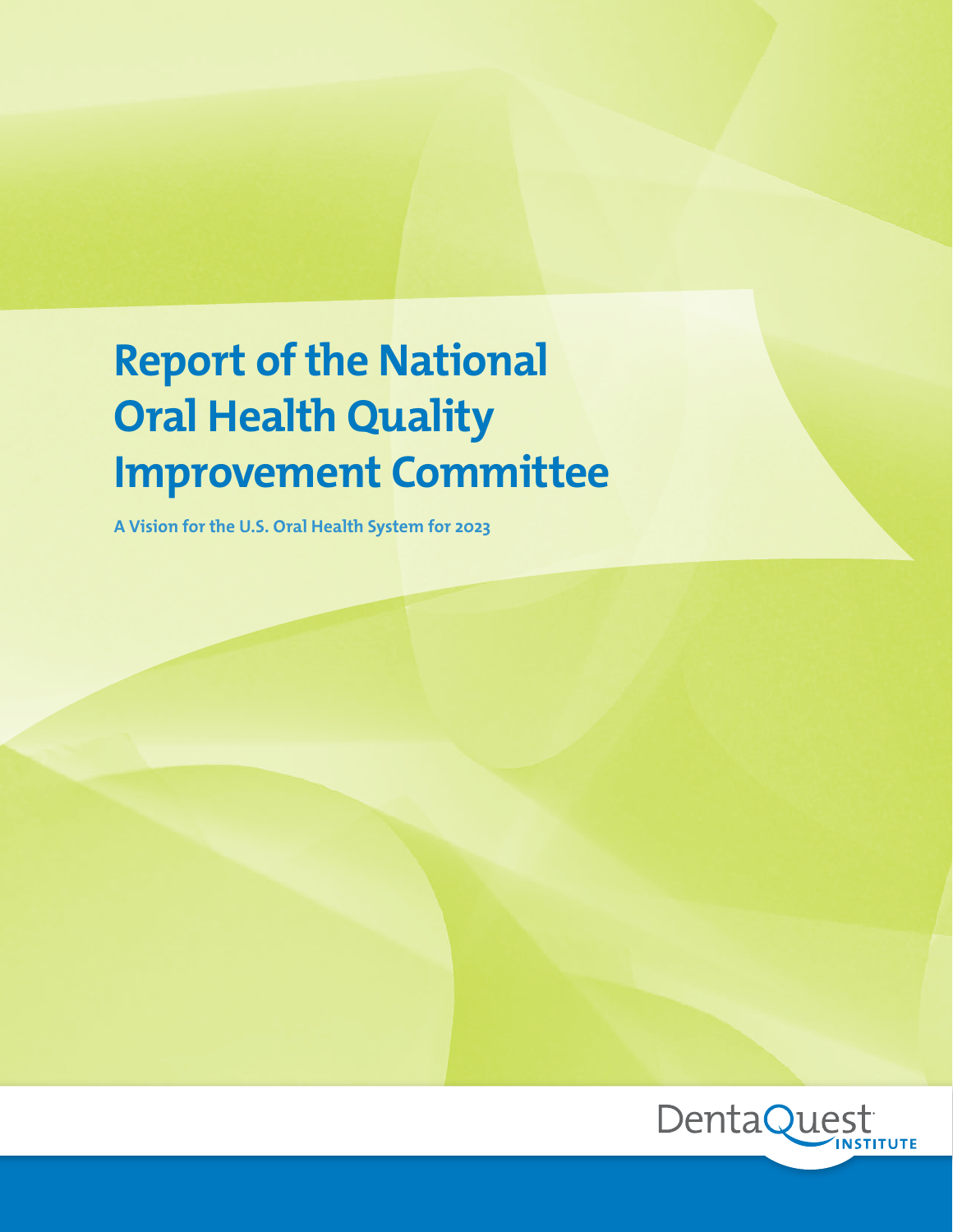# **Table of Contents**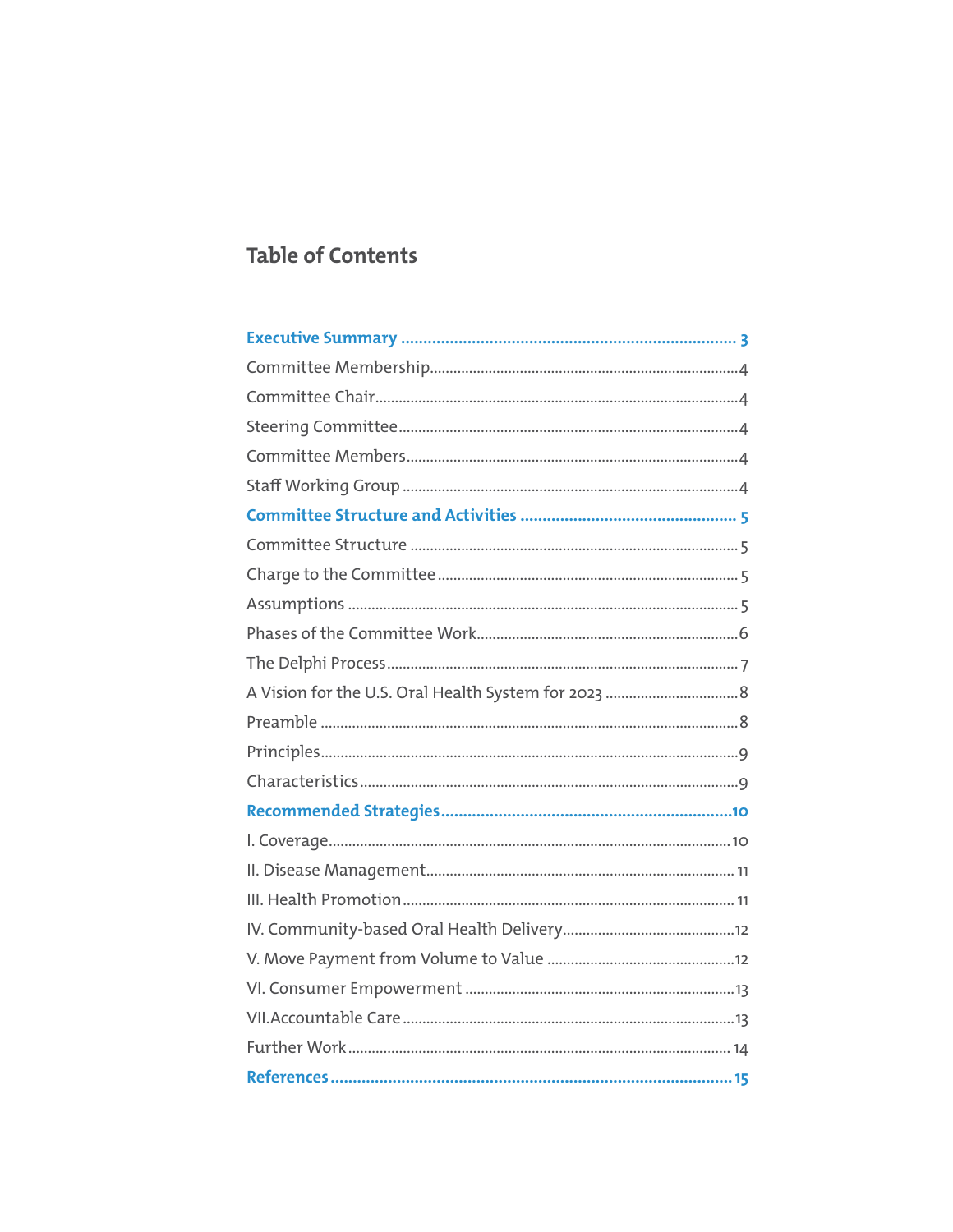# **Executive Summary**

The DentaQuest Institute has been interested in advancing the U.S. oral health system through the use of quality improvement tools for some time. In 2011, the Institute co-sponsored a report on *Oral Health Quality Improvement in the Era of Accountability* which highlighted opportunities in this area. This report was followed by a national conference where a broad stakeholder coalition discussed the implications of this report. In 2012, the DentaQuest Institute (DQI) formed a National Oral Health Quality Improvement Committee to extend this work.

The purpose of the National Oral Health Quality Improvement Committee was to develop a "Ten Year Roadmap to Improve the Oral Health of All Using the Tools of Quality and Accountability." The three objectives identified to accomplish this goal were:

- Develop a vision for the characteristics of the desired oral health care system in 2023
- Consider how the tools of quality and accountability can move the current system to the desired system
- Make recommendations for actions to apply the strategies developed in this process to move the current system toward the desired vision for 2023

Over a two-year period, with multiple in-person meetings and using an inter-session Delphi process, the committee developed *A Vision for the U.S. Oral Health System for 2023* and a set of recommended strategies to realize that vision. The vision includes five basic principles and a description of nine key characteristics of the oral health system in 2023. In addition, seven initial important and feasible implementation strategies that can be accomplished in a three year period of time were developed.

The next phase of work for the National Oral Health Quality Improvement Committee is to disseminate this report and work to identify and encourage various entities to begin or expand existing work on these strategies.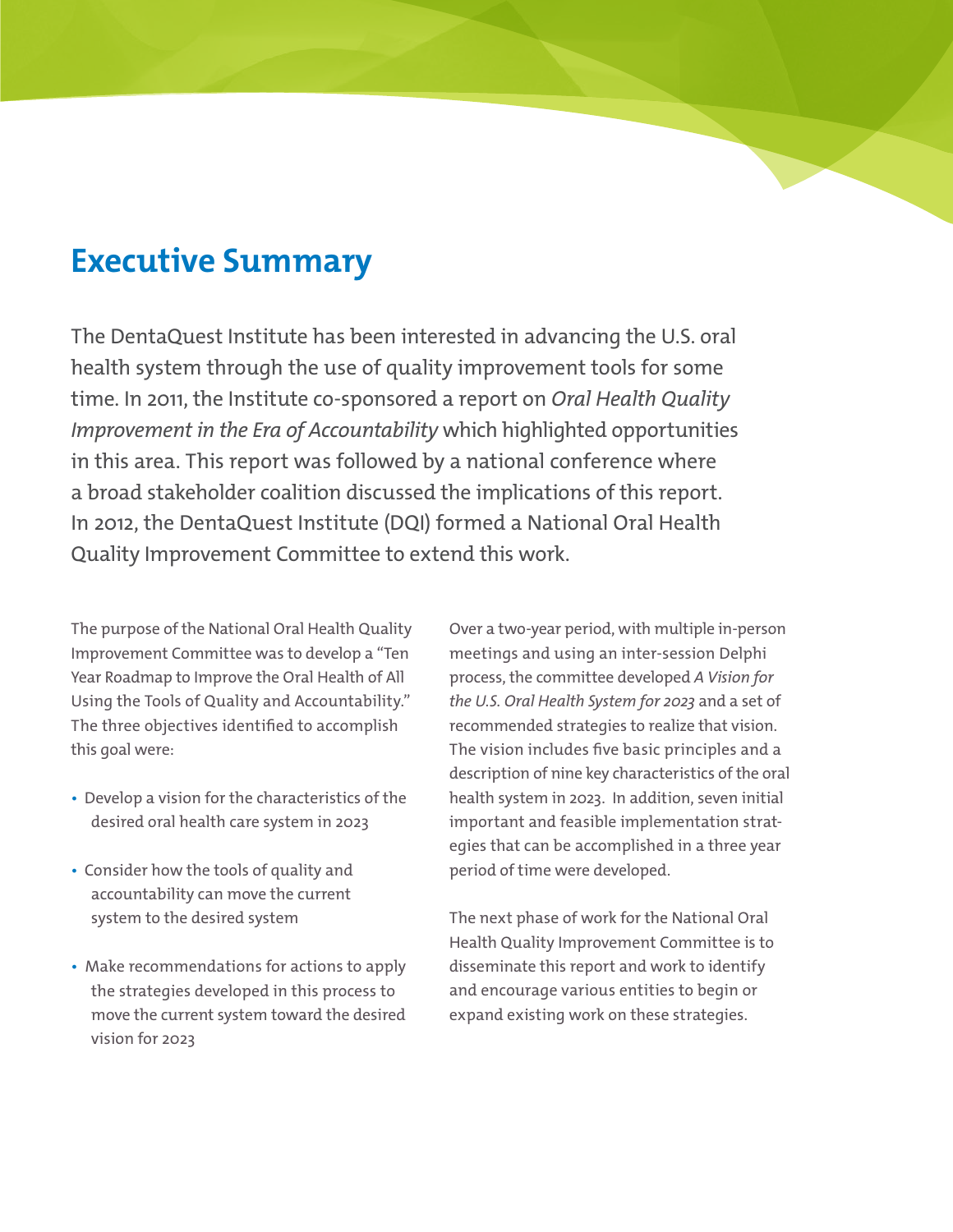# **Committee Membership**

#### **Committee Chair**

#### **Paul Glassman, DDS, MA, MBA**

University of the Pacific Arthur A. Dugoni School of Dentistry San Francisco

#### **Steering Committee**

#### **Burton Edelstein, DDS, MPH** Professor of Dentistry and Health Policy and Management Columbia University School of Dentistry

**Man Wai Ng, DDS, MPH** Chief of Dentistry Boston Children's Hospital

**Martin Lieberman, DDS** Associate Director of Graduate Dental Education, Lutheran Medical Center

#### **Committee Members**

**Steve Adair, DDS, MS** Sr. Vice President, Clinical Quality Initiatives and Education CSHM LLC

**Jim Bader, DDS, MPH** Research Professor University of North Carolina School of Dentistry

**Ann Battrell, MSDH** Executive Director American Dental Hygienists' Association

#### **Paul Casamassimo, DDS, MS** Professor, Chief of Dentistry Nationwide Children's Hospital

**Rob Compton, DDS** President DentaQuest Institute

**Jack Dillenberg, DDS, MPH** Dean Arizona School of Dentistry and Oral Health

#### **Mary Foley, RDH, MPH**

Executive Director Medicaid / SCHIP Dental Association

**Russell Frank, MS** Ex-Director Children's Health Insurance Program, Vermont

**Raul I. Garcia, DMD, MMedSc** Professor, Health Policy & Health Services Research Boston University School of Dental Medicine

**David Gesko, DDS** Senior Vice-President and Dental Director Health Partners

#### **Charlie Homer, MD, MPH**

President and CEO National Initiative for Children's Healthcare Quality

#### **Ron Inge, DDS**

Executive Director Institute for Oral Health

#### **Elizabeth Mertz, PhD, MA**

Assistant Professor, School of Dentistry & Center for the Health Professions University of California, San Francisco

#### **Lynn Mouden, DDS, MPH**

Chief Dental Officer Center for Medicare and Medicaid Services

**Laurie Norris, JD** Senior Policy Advisor Center for Medicare and Medicaid Services

**David Preble, DDS, JD** Vice President, Practice Institute American Dental Association

#### **Francisco Ramos-Gomez, DDS, MS, MPH**

Professor of Pediatric Dentistry University of California, Los Angeles

#### **Rochelle Rollins, PhD, MPH** Senior Advisor to the Chief Medical Officer Administration for Children and Families

**Jesley Ruff, DDS, MPH** Senior Vice-President and Chief Professional Officer American Dental Partners

**Hal Slavkin, DDS** Professor of Dentistry and Dean Emeritus University of Southern California

**Christopher Smiley, DDS** Chair Dental Quality Alliance

**Staff Working Group**

**Krishna Aravamudhan** Sr. Manager Office of Quality Assessment and Improvement American Dental Association

**Palmer Corson** Managing Director DentaQuest Institute

**Ralph Fuccillo** President DentaQuest Foundation

**Elaine Kuttner** Principal Cambridge Concord Associates

**Pat Mahon** Principal Cambridge Concord Associates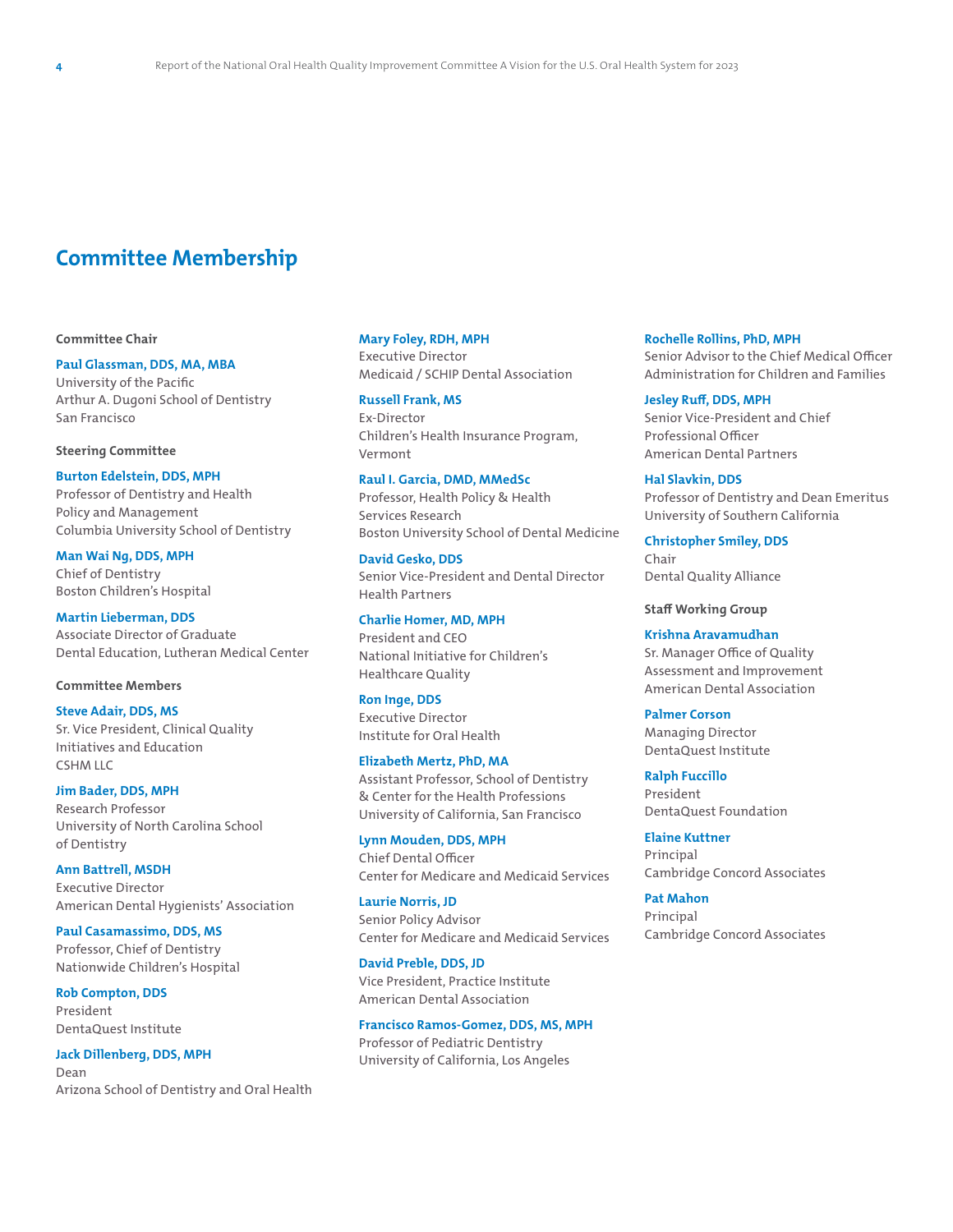# **Committee Structure and Activities**

# **Committee Structure**

The DentaQuest Institute is interested in advancing the U.S. oral health system through the use of quality improvement tools. In 2011, the Institute co-sponsored a report on *Oral Health Quality Improvement in the Era of Accountability* which highlighted opportunities in this area.<sup>1</sup> This report was followed by a national conference where a broad stakeholder coalition discussed the implications of this report. In 2012, the DentaQuest Institute (DQI) formed a National Oral Health Quality Improvement Committee to extend this work. The DentaQuest Institute determined that it would act in a facilitative leadership role, convening meetings and staffing the process. However, the conclusions of the committee would solely represent the opinions of the committee members. Committee members were selected to represent a group of stakeholders from professional dental organizations, group practices, education and research, state and federal government, commercial benefits companies, philanthropy, general health organizations and other interests.

The National Oral Health Quality Improvement Committee met seven (7) times over a two (2) year period. In addition, committee members provided input through a Delphi process described below.

A Steering Committee was appointed which synthesized committee deliberations and recommendations and helped direct the committee's activities. The Steering Committee consisted of the committee chair, three committee members and committee staff.

# **Charge to the Committee**

The purpose of the National Oral Health Quality Improvement Committee was to develop a "Ten Year Roadmap to Improve the Oral Health of All Using the Tools of Quality and Accountability." The three objectives identified to accomplish this goal were:

- Develop a vision for the characteristics of the desired oral health care system in 2023
- Consider how the tools of quality and accountability can move the current system to the desired system
- Make recommendations for actions to apply the strategies developed in this process to move the current system toward the desired vision for 2023

# **Assumptions**

The committee agreed early in the vision development process to accept two major assumptions which would form the basis for all the subsequent work. These were: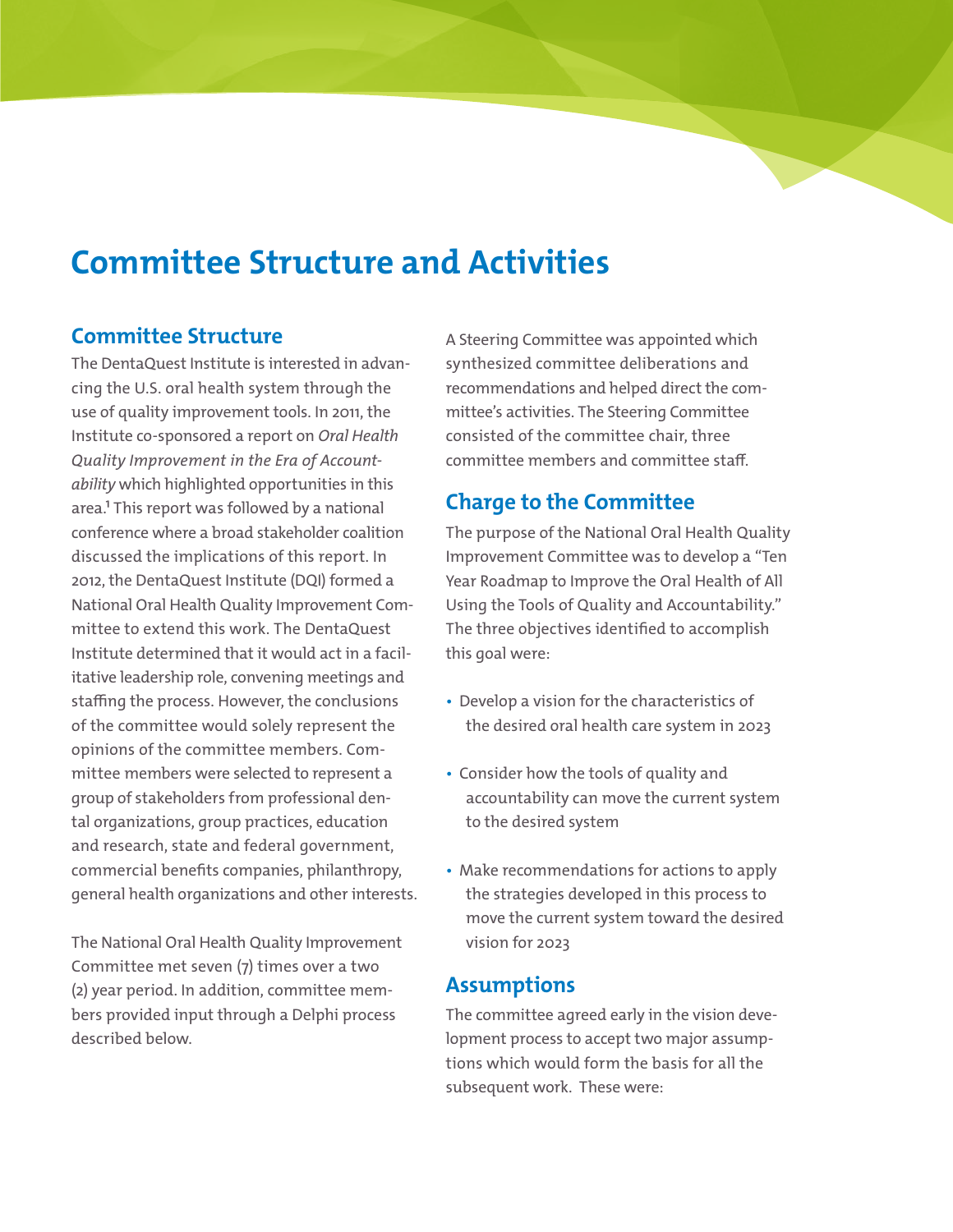- The U.S. oral health system is moving into the Era of Accountability and will increasingly become focused on health outcomes and measuring and achieving value.
- Achieving "oral health for ALL" is a shared value of the committee.

It should be noted that the phrase "oral health system" is used to describe the sum of oral health activities, even while recognizing that these activities are fragmented, not well coordinated, and uneven in application and outcomes. Many of the terms related to quality improvement are defined in the previous DQI sponsored report, *Oral Health Quality Improvement in the Era of Accountability.*<sup>1</sup> A few of these definitions are repeated here. The term "Quality" is based on the Institute of Medicine definition which is *"the degree to which health services for individuals and populations increase the likelihood of desired health outcomes and are consistent* 

*with current professional knowledge."*² The term "value" is used to describe *health outcomes over the lifecycle of conditions per unit of cost.* The term "intermediate oral health measures" is used to describe *process measures with good evidence that they lead to improved oral health outcomes.* In addition, it was agreed that "Oral Health for All" is the goal, even while recognizing that it may not be fully achievable in the time span of this roadmap. Finally, the committee recognizes that, while the initial implementation strategies listed in this document vary in how directly they are tied to quality improvement methodology, they are all expected to contribute to improvement in the quality of oral health systems and oral health of the U.S. population.

### **Phases of the Committee Work**

The committee accomplished the work described above in four phases. These are illustrated in Figure 1. In the first phase of the work, the



National oral health quality improvement committee: action steps

Figure 1. National Oral Health Quality Improvement Committee Action Steps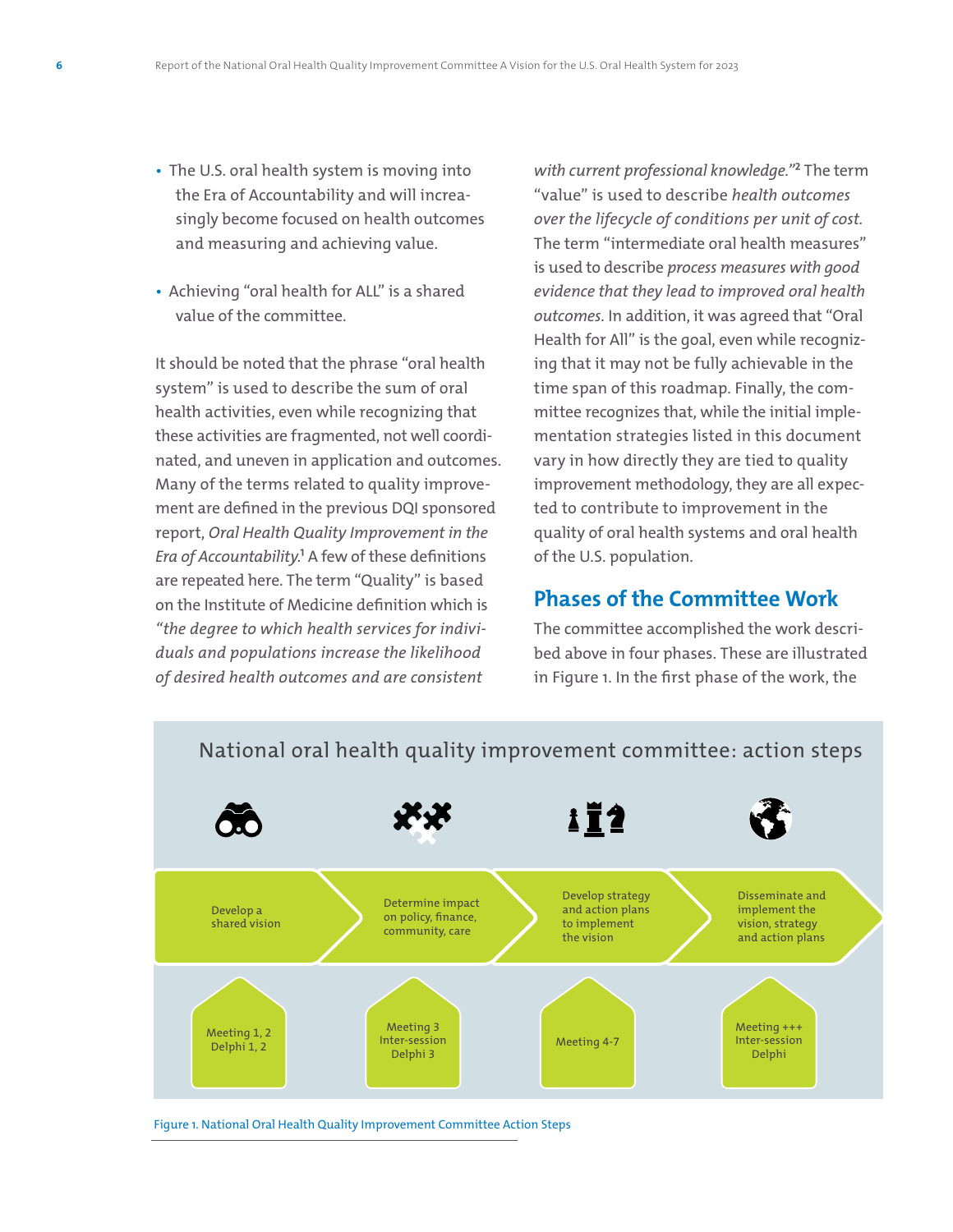committee developed a broad vision which described a desired oral health system in the year 2023. This was accomplished over two meetings and using two rounds of a Delphi process.

After completion of the Vision, the committee looked broadly at the potential impact of the vision on four components of DentaQuest Systems Framework illustrated in Figure 2. The components are Policy, Funding, Care, and Community. While it was recognized that most actions will have implications in more than one of these components of the framework, it was useful to try to understand or predict what needs to change in order to realize the committee's vision.

The next meetings of the committee were spent identifying strategies for moving the current oral health system to the one described in the committee's vision. Initially, 47 strategies were identified and reviewed to determine those most important and feasible to implement in a three year timeframe. These were included in a set of initial implementation strategies that will be monitored and revised over time. This work took place over four meetings with several intervening Delphi processes. The result was a list of seven initial implementation strategies that the committee felt were the most important and feasible to accomplish in the following three years.

# **The Delphi Process**

The committee input was facilitated at multiple steps through the use of a Delphi process. The Delphi survey technique uses serial rounds of anonymous questionnaires to achieve a long-distance, roundtable discussion to obtain



the opinions of experts in a given field. In the sequential rounds of the survey, experts give their opinions and then defend minority opinion stances they have taken. Finally, the minority opinion defenses are aired to the full panel for final consideration. Whenever possible, a consensus opinion of the expert panel is developed, which often is accompanied by statements that include the minority dissenting opinions if no consensus is achieved.

The Delphi process used by the National Oral Health Quality Improvement Committee consisted of group brainstorm sessions at in-person meetings followed by one or more rounds of anonymous online surveys to determine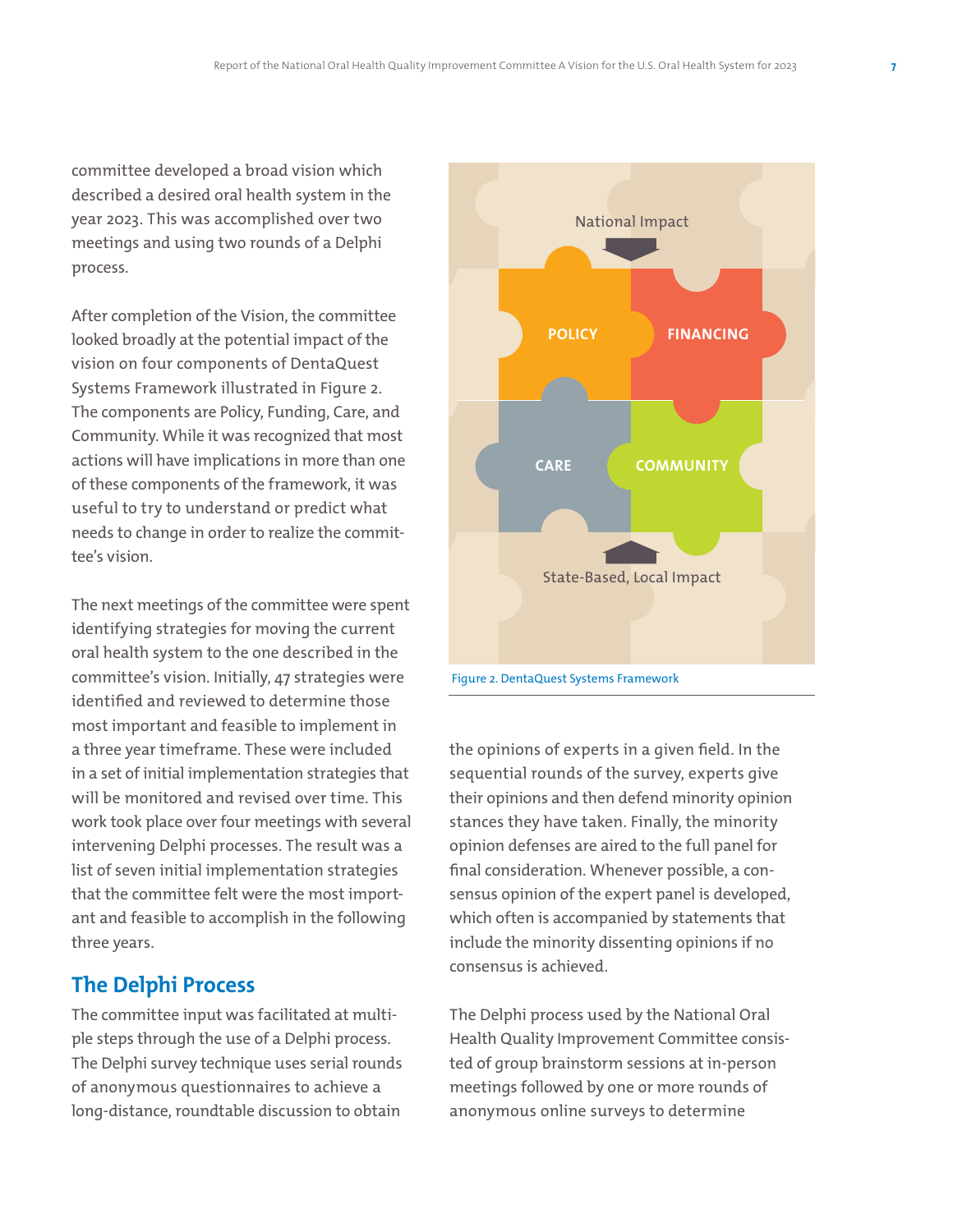agreement about statements developed as a result of the in-person meetings. Results of the anonymous online surveys were presented at the next in-person meeting for further discussion and refinement. In some phases of the work, the Steering Committee synthesized the work of the whole committee in preparation of the next step. This process was used to develop the vision statement, identify and rank the broad list of strategies that could be pursued, and then determine the final list of seven recommended initial implementation strategies.

# **A Vision for the U.S. Oral Health System for 2023**

The vision for the U.S. oral health system for 2023 developed by the National Oral Health Quality Improvement Committee consists of a preamble, a set of five basic principles that underlie the vision, and a list of nine characteristics of the oral health system in 2023

### **Preamble**

More than a decade after the 2000 Surgeon General's Report, *Oral Health in America*, profound disparities still exist in the oral health of the U.S. population. In that report, these disparities were described as being concentrated among people from racial and ethnic minorities, individuals with disabilities, elderly individals, individuals with complicated medical and social conditions and situations, low income groups and those living in rural areas.<sup>3</sup> In 2011, the Institute of Medicine (IOM) and the National Research Council of the National Academies of Science issued two reports on oral health, *Advancing Oral Health in America and Improving Access to Oral Health Care for Vulnerable and Underserved Populations.<sup>4,5</sup>* Both reports again describe the significant proportion of the U.S. population that does not have adequate access to oral health services. They indicate that the same groups identified in 2000 as experiencing severe oral health disparities, continue to experience profound oral health disparities and significant challenges taking advantage of the traditional oral health care delivery system.

Over the last decade, the U.S. health care system has entered the *Era of Accountability*.<sup>1</sup> In this era, there is increasing attention on using the tools of quality and accountability to achieve the "Triple Aim" of improving the experience of care, improving the health of populations, and reducing per capita costs of health care.<sup>6</sup> There is also increasing realization that we need to move health care payment systems from "Volume to Value."<sup>7</sup> A "value-based" health system has been described as one where "Value" is defined as the health outcomes achieved per dollar spent over the lifecycle of a condition.<sup>8,9,10</sup> There is also increasing attention being paid to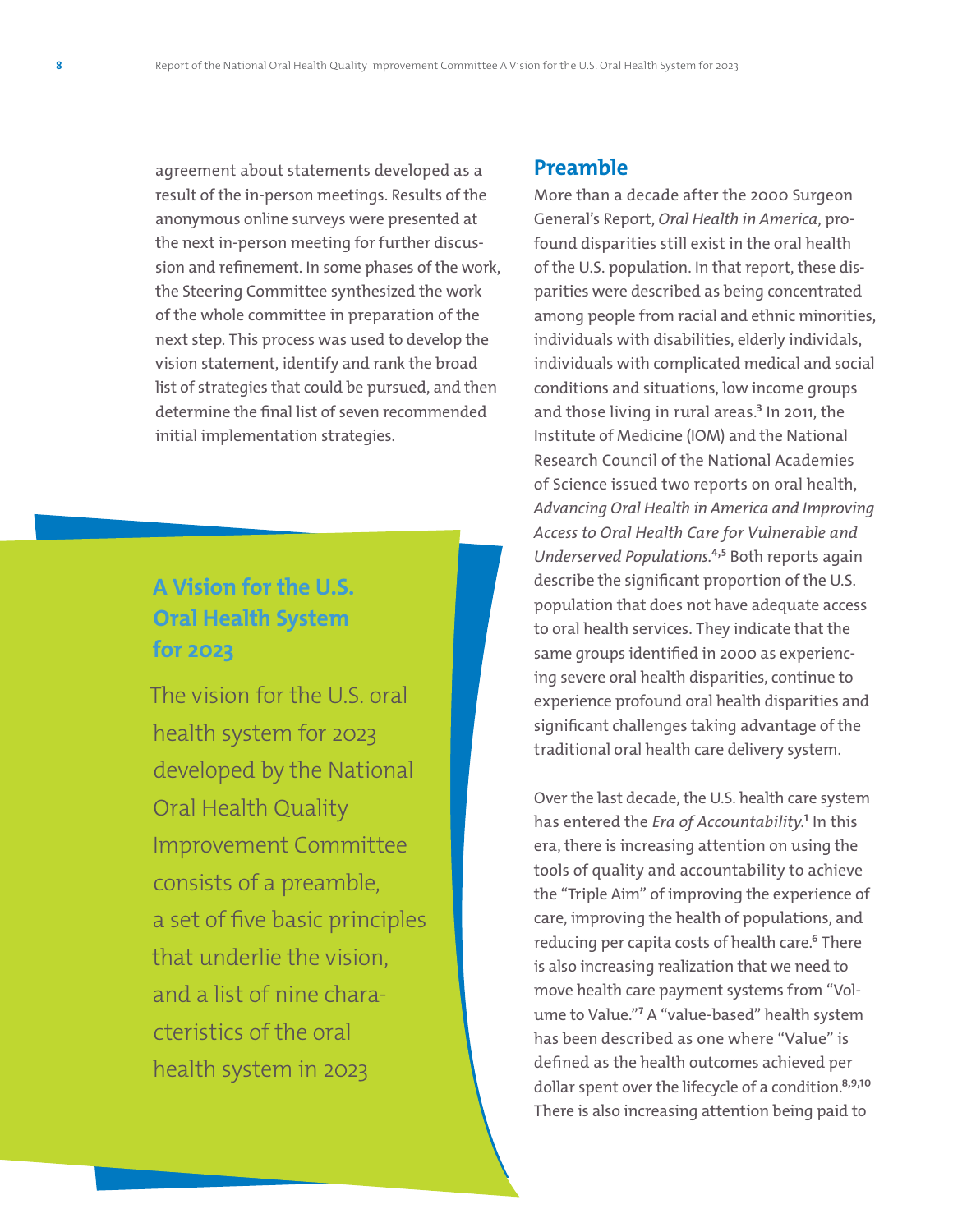achieving value through strategies for management of chronic disease where the emphasis is on empowering individuals to help manage their own disease using medical, behavioral and social interventions.<sup>11</sup> All these trends apply to and will have profound impact on the oral health system.<sup>5</sup>

The National Oral Health Quality Improvement Committee is interested in creating an environment by 2023 where everyone has the ability to be free from active oral disease and maintain good oral health. To that end, the committee developed a *Ten Year Roadmap to Improve the Oral Health of All Using the Tools of Quality and Accountability.* 

# **Principles**

In developing this roadmap, the committee has agreed to certain basic principles:

- 1. The U.S. oral health care system has entered the *Era of Accountability* and the tools of quality improvement and accountability will be instrumental in making progress toward the committee's vision.
- 2. Increased integration with the overall health care system and with the education and social service systems is essential.
- 3. The major drivers of a rapidly changing overall health system all apply to and will have profound impact on the oral health system.
- 4. It will be increasingly important for the oral health care system to demonstrate the "Value" produced by the nation's oral health expenditures.

5. There must be an increased emphasis on prevention and disease management if the segments of the population with the greatest oral health disparities are to achieve and maintain good oral health.

# **Characteristics**

The National Oral Health Quality Improvement Committee envisions a U.S. Oral Health System in 2023 with the following characteristics. The system will:

- 1. Improve population health while increasing the value of health care expenditures.
- 2. Be focused on health outcomes.
- 3. Assure equity and eliminate disparities in oral health.
- 4. Promote basic oral health for All including freedom from active disease.
- 5. Be integrated with the overall health care system.
- 6. Prioritize prevention and disease management in the context of comprehensive care.
- 7. Permit multiple options for the delivery of services.
- 8. Develop and use evidence to improve consistency and reduce unwarranted variability in the delivery and outcomes of oral health care.
- 9. Engage people as active partners in care.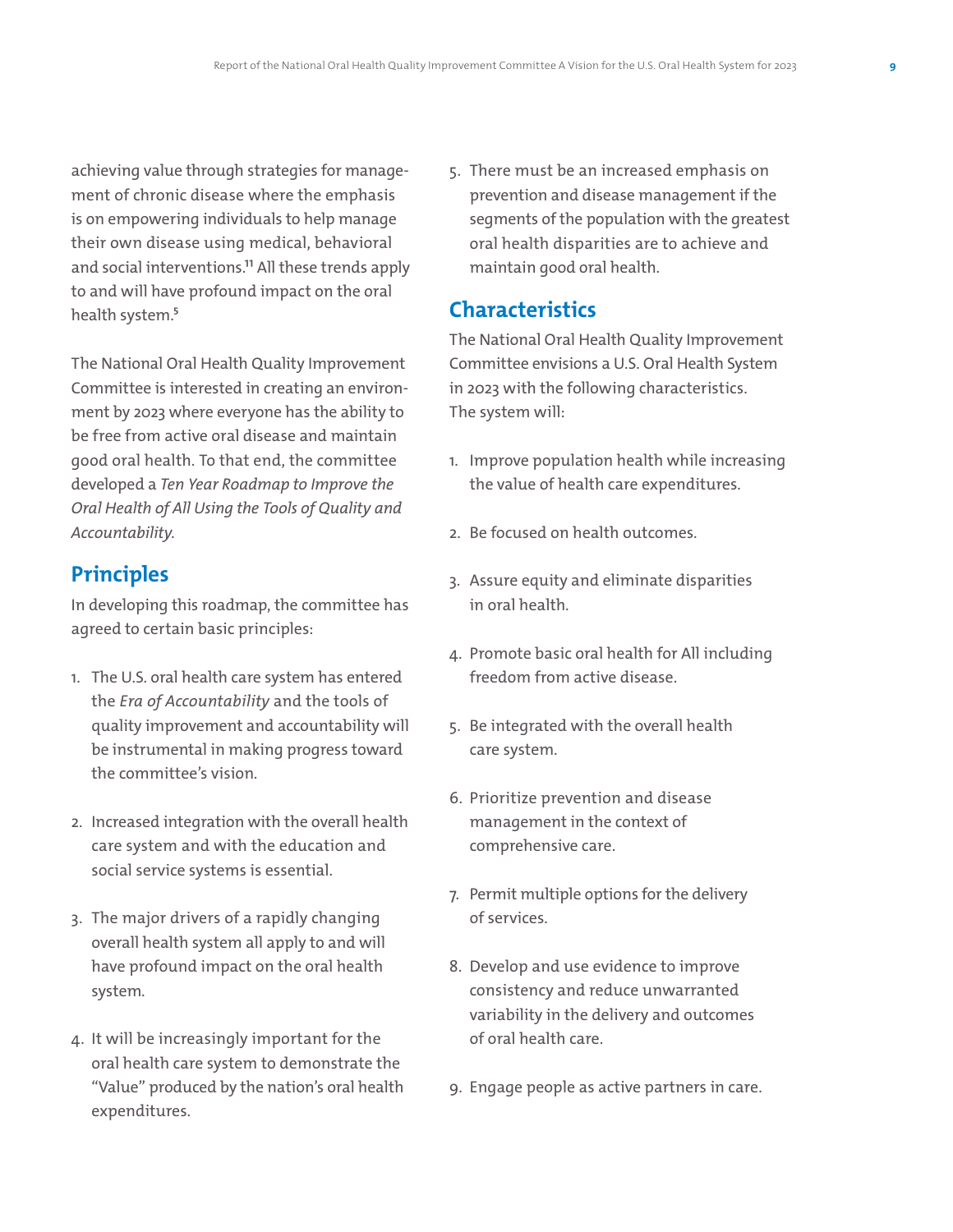# **Recommended Strategies**

After developing the *Vision for the U.S. Oral Health System for 2023,* the National Oral Health Quality Improvement Committee identified a set of promising initial implementation strategies with the potential to contribute to realizing the vision. Those strategies are identified here with objectives and a set of high level activities that could be used to accomplish the strategy and objectives. These initial implementation strategies were identified by the committee as having the potential, should resources be available, to accomplish within a three-year period of time and which would contribute to important progress toward the vision.

## **I. Coverage**

**Secure public and private coverage for oral health services across the age and income spectrum through established government supported or government regulated approaches.**

#### **objectives:**

- Define approaches through various government supported or regulated financing systems.
- Develop strategies for implementing the most promising approaches.

- Develop and disseminate a toolkit for advocacy at the state level with evidence for the importance of oral health coverage and advocacy strategies to include dental care for adults as a mandatory Medicaid benefit. Include:
	- $\circ$  Specific materials and instructions for use of the materials to advocate for:
		- » CHIP reauthorization
		- » Mandated dental coverage in exchanges
	- $\circ$  Specific case studies as examples
- Work with the Medicaid/CHIP State Dental Association (MSDA) to develop a report card for supported or regulated financing systems.
- Develop and provide advocacy information targeted to the federal Medicaid and CHIP Payment and Access Commission (MACPAC).
- Identify alternative financing approaches for publicly funded oral health care so states could realize better outcomes from the investments they make in oral health.
	- Develop a model evidence-based fee-forservice payment structure.
	- Develop the evidence base to set fee-forservice rates for specific services and coverage decisions based on their relative contributions to oral health.
	- Develop performance measures and design and test value-based purchasing approaches for managed care oral health purchasing programs.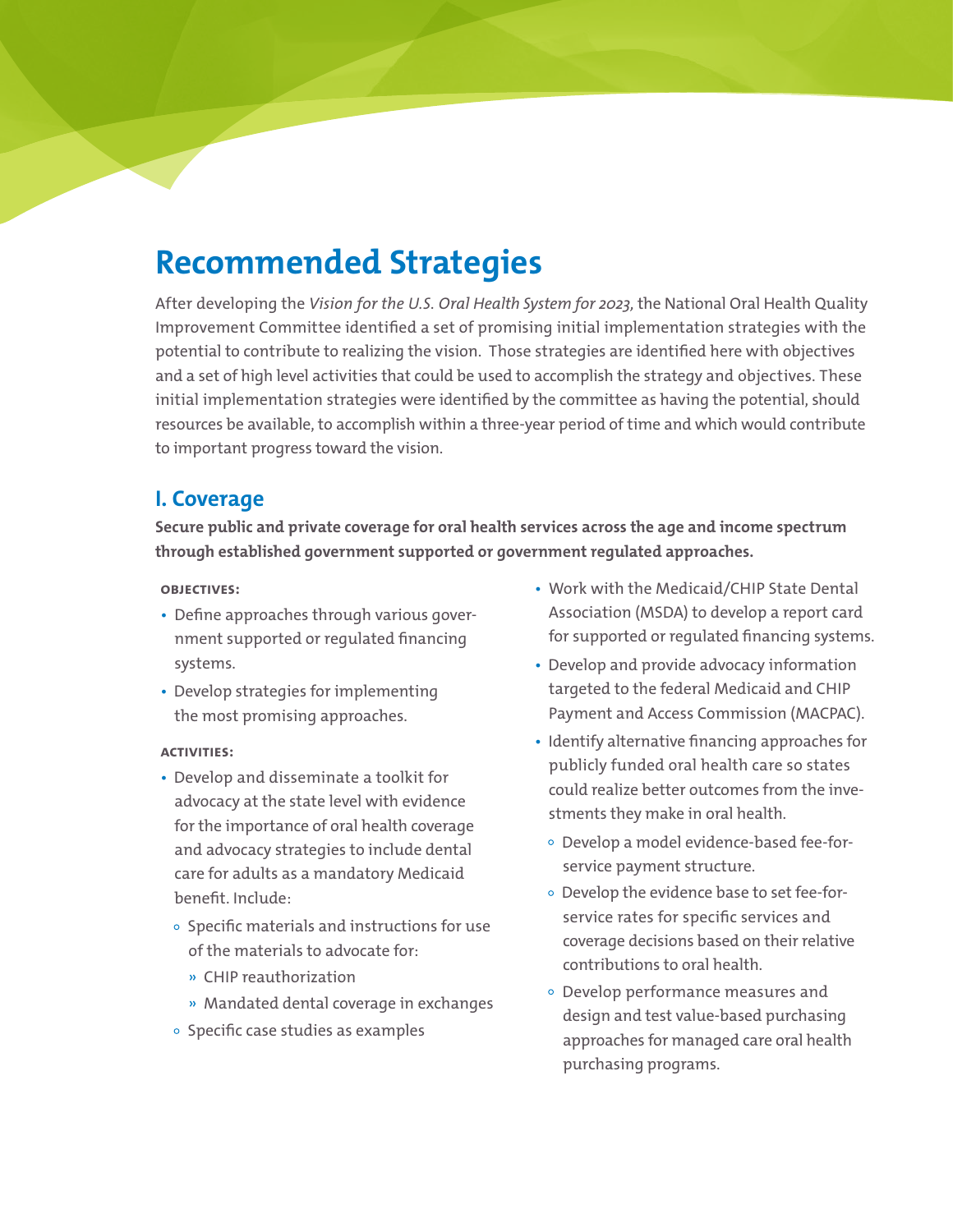# **II. Disease Management**

**Promote adoption of chronic disease management approaches for the prevention and management of common oral diseases.**

#### **objectives:**

- Assess the status of the use of chronic disease management protocols in dentistry.
- Disseminate knowledge about biological, medical, behavioral, and social tools useful to address chronic oral diseases (primarily focused on dental caries and periodontal disease).
- Develop strategies to emphasize tools of chronic disease management in the education of oral health professionals, deployment of delivery systems, and development of reimbursement systems.

- Assess the current use of chronic disease management protocols in dentistry (i.e. coordinated biological, medical, behavioral, and social tools).
	- Use the 2009 New York Academy of Sciences conference on *"Improving pediatric health through bio-behavioral interventions: State of the science in early childhood oral disease management"* as the basis for describing tools of chronic disease management.
	- $\degree$  Include strategies for partnering with educational, social, and general health systems.
- Develop and disseminate training materials for use in oral health systems on the use of chronic disease management protocols.
	- Develop tools and materials to educate inter-professional teams to use coordinated chronic disease management tools. Emphasize the potential to coordinate efforts in and with patient-centered medical homes.
	- $\circ$  Consider variations in populations -Example: prioritize early childhood caries (ECC) strategies, or other specific conditions or populations.
- Develop proposals to engage dental education programs to increase the focus on chronic disease management.
	- Develop a cariology curriculum that emphasizes use of the tools of chronic disease management.
- Develop strategies for tying values-based payments to outcomes-based measures and supporting the spread and financing of chronic disease management tools.
- Change the model for how dental schools are reimbursed.
	- o If dental education programs received patient care revenue based on the health outcomes of the services they provide they would increase emphasis on the tools of chronic disease management and on educating graduates to use these tools.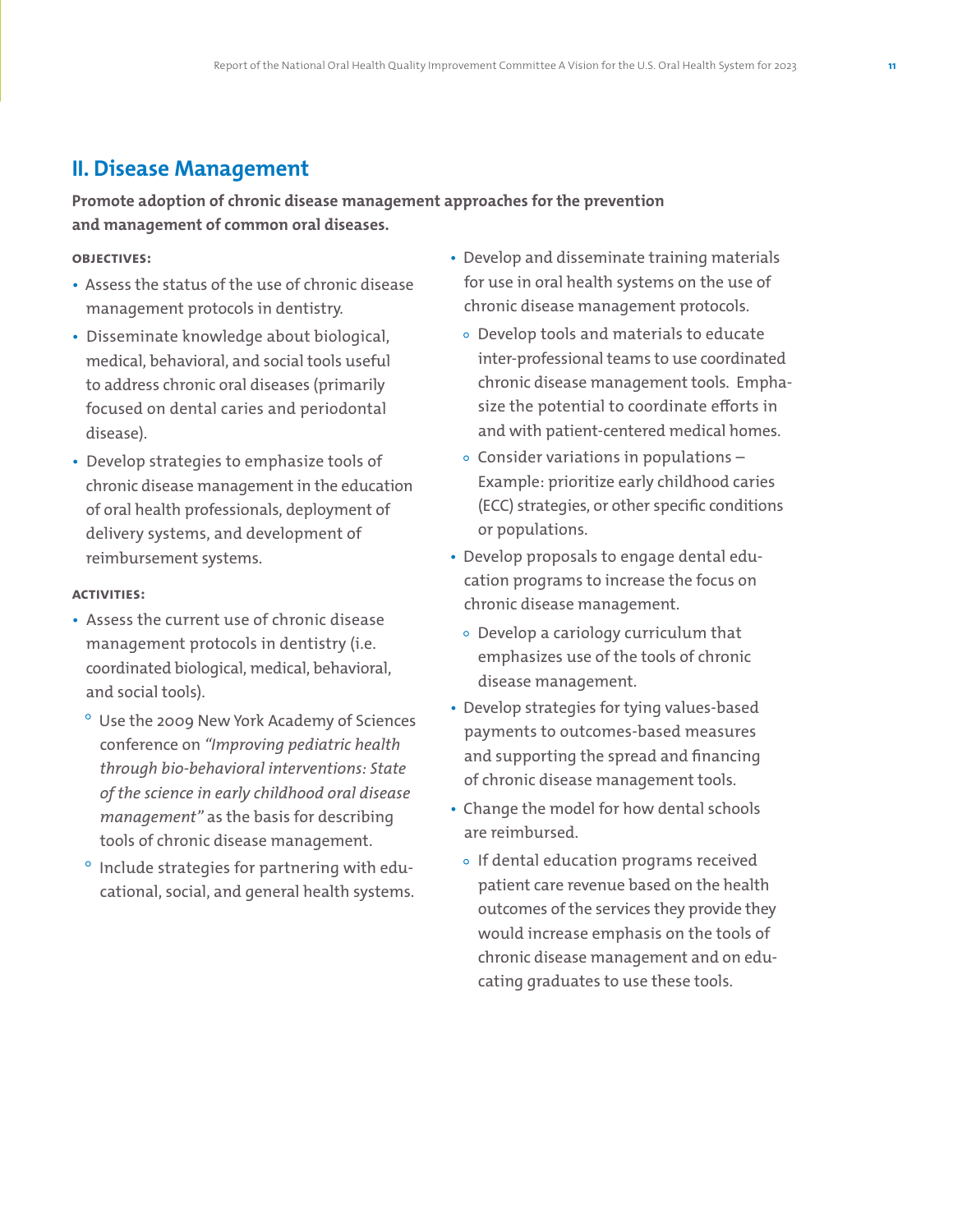# **III. Health Promotion**

### **Advance family- and community-level oral health promotion initiatives.**

#### **objectives:**

- Assess potential strategies for improving access to oral health promotion initiatives in order to determine strategies which have evidence of effectiveness.
- Disseminate and encourage use of strategies that have evidence of effectiveness focused on dental caries and periodontal disease.

#### **activities:**

- Conduct a literature review to catalog available evidence for effective oral health promotion activities and best practices.
- Disseminate and support evidence-based strategies such as availability of fluoridation and fluoridated toothpaste.

# **IV. Community-based Oral Health Delivery**

#### **Advance low-cost community-based, prevention-oriented interventions.**

#### **objectives:**

- Develop a scan of models that use communitybased prevention and early intervention strategies.
- Disseminate and support promising models.

- Evaluate, from the perspective of community members, the desired characteristics of an oral health system.
- Identify various strategies for bringing dental care into community settings. Consider systems that:
	- Deliver oral health services in community locations in partnership with educational, social, and general health organizations that serve people with the highest oral health disparities.
- Use telehealth-connected teams to deliver prevention-focused, community-based care.
- Use evidence- and risk-based prevention and early intervention strategies delivered in community locations.
- $\circ$  Provide services to groups with the greatest oral health disparities.
- Advocate with CMS and other systems measuring delivery of oral health care to allow states to "count" services provided in community settings by dental hygienists as performed by dental providers.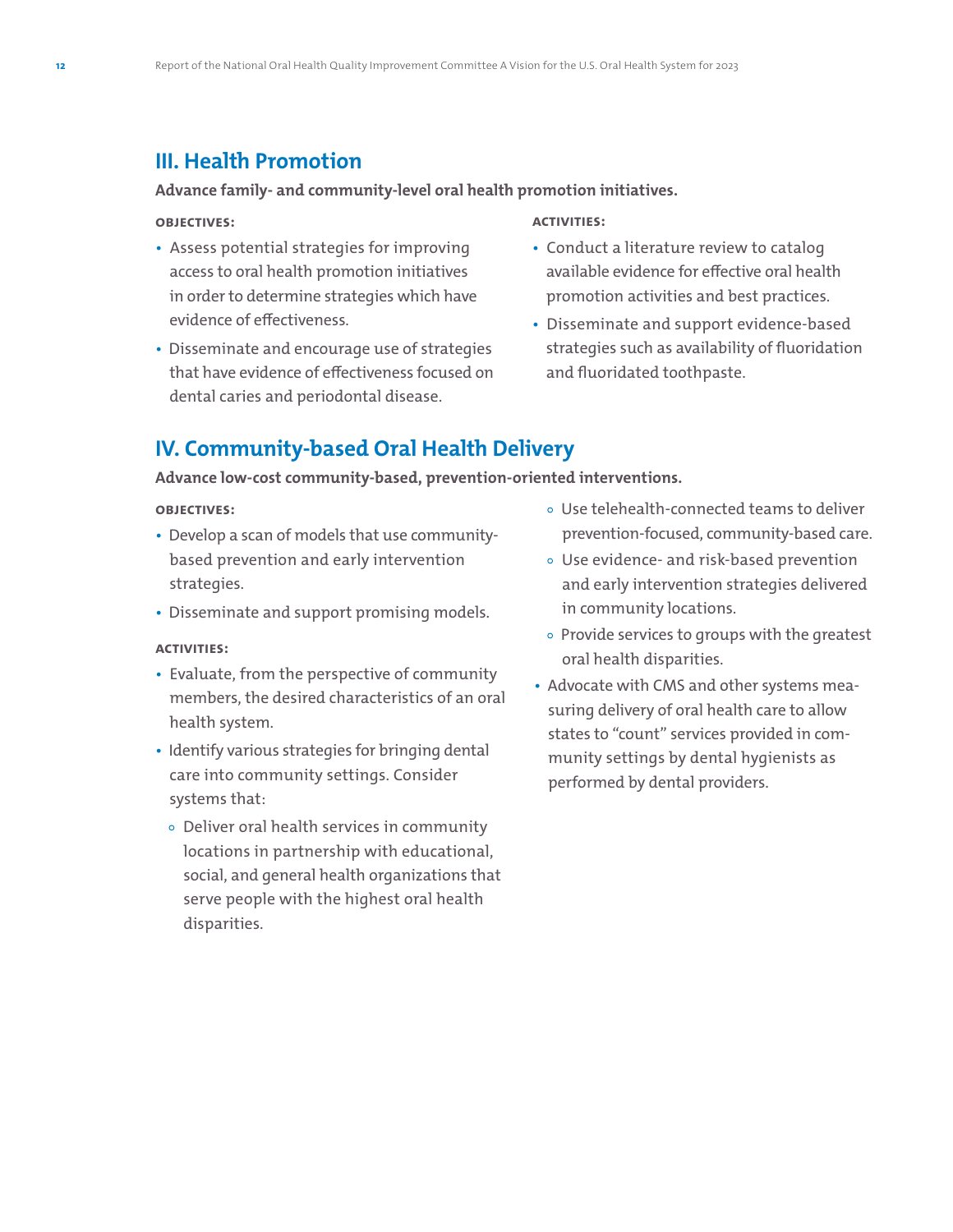# **V. Move Payment from Volume to Value**

**Develop payment and incentive arrangements based on intermediate health outcomes and health outcomes.**

**objectives:**

- Promote development of value-based purchasing systems as a critical ingredient in moving the oral health system to one focused on health outcomes.
- Develop a framework for model health outcome-based payment mechanisms.
- Design specific methodologies and pilot projects that use value-based payment mechanisms.

- Support and disseminate the work of the Dental Quality Alliance and other quality measurement development groups for use in value-based systems.
- Support and disseminate the work of the All-Payer Claims Database Council and other outcomes data collection groups for use in value-based systems.
- Raise awareness of the importance of valuebased purchasing systems by developing and disseminating descriptions of this approach to improving oral health and reducing health disparities.
- Evaluate general health Medicaid and commercial value-based purchasing systems. Determine how they could be applied to dental payment systems.
- Develop and fund pilot projects to use valuebased purchasing in oral health and learn about best practices and opportunities for spread.
- Present value-based purchasing programs to the federal Medicaid and CHIP Payment and Access Commission (MACPAC).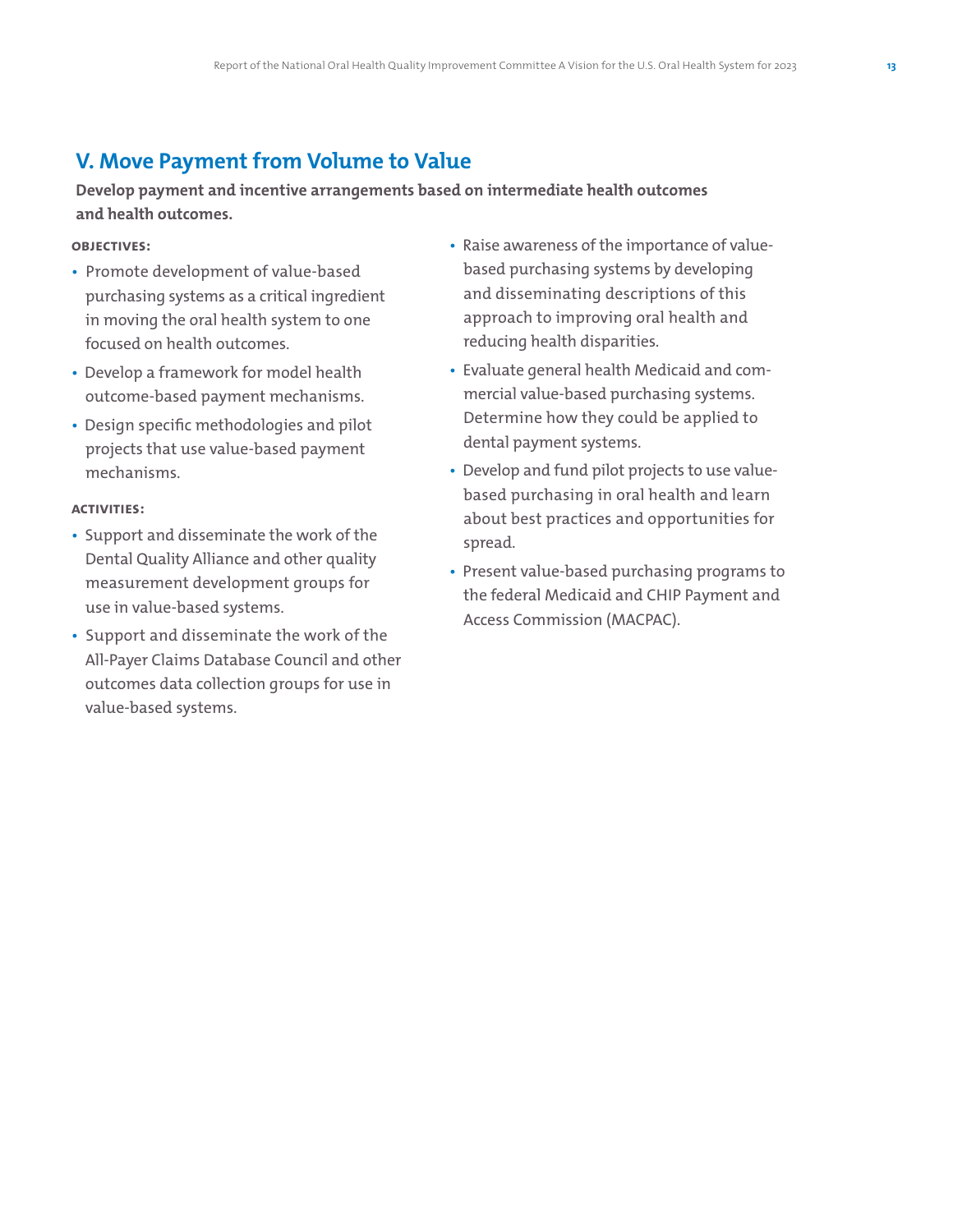## **VI. Consumer Empowerment**

**Increase public understanding and appreciation for oral health, with the goal of making oral health as important and valuable to people as other health concerns.**

#### **objectives:**

- Develop strategies that can be used by groups, such as health plans, who are in touch with consumers.
- Disseminate the strategies to these groups.

#### **activities:**

- Identify and assess teaching materials for use in primary and secondary schools and promote use of these materials.
- Identify and assess strategies for reaching pregnant women, mothers of high-risk children and caregivers of other high-risk groups.
- Engage groups with marketing expertise to develop strategies for using social media campaigns in high risk populations.
	- Develop strategies for specific populations.
- Identify and develop various messaging strategies and develop tests of effectiveness, for example:
	- Re-positioning oral health as essential and as important as physical health.
	- $\circ$  Promote actions that people can take individually.

### **VII. Accountable Care**

**Develop and reward networks of care providers cooperating to improve oral health outcomes as in Accountable Care Organizations.** 

#### **objectives:**

- Analyze Accountable Care Organizations (ACOs) and Patient-Centered Medical Homes (PCMHs) to evaluate the potential role of oral health in these structures.
- Design specific methodologies and pilot projects to include oral health in ACOs and PCMHs.

- Identify groups already working to integrate oral health in ACOs and PCMHs. Support dissemination of opportunities identified in these efforts.
	- o Engage the Patient-Centered Primary Care Collaborative (PCPCC), Medical Homes Organizations, and other similar organizations to understand how dental care could be incorporated.
- Develop models for incorporating oral health services in ACOs and PCMHs. Understand specific strategies that could be used, including:
	- How quality is being measured and improved.
	- How health promotion is being handed off to health promotion specialists.
	- How team-based care is being structured.
	- How revenues, expenses, and shared savings are distributed among partners in these organizations.
	- How data is liked, shared and used among partners in these organizations.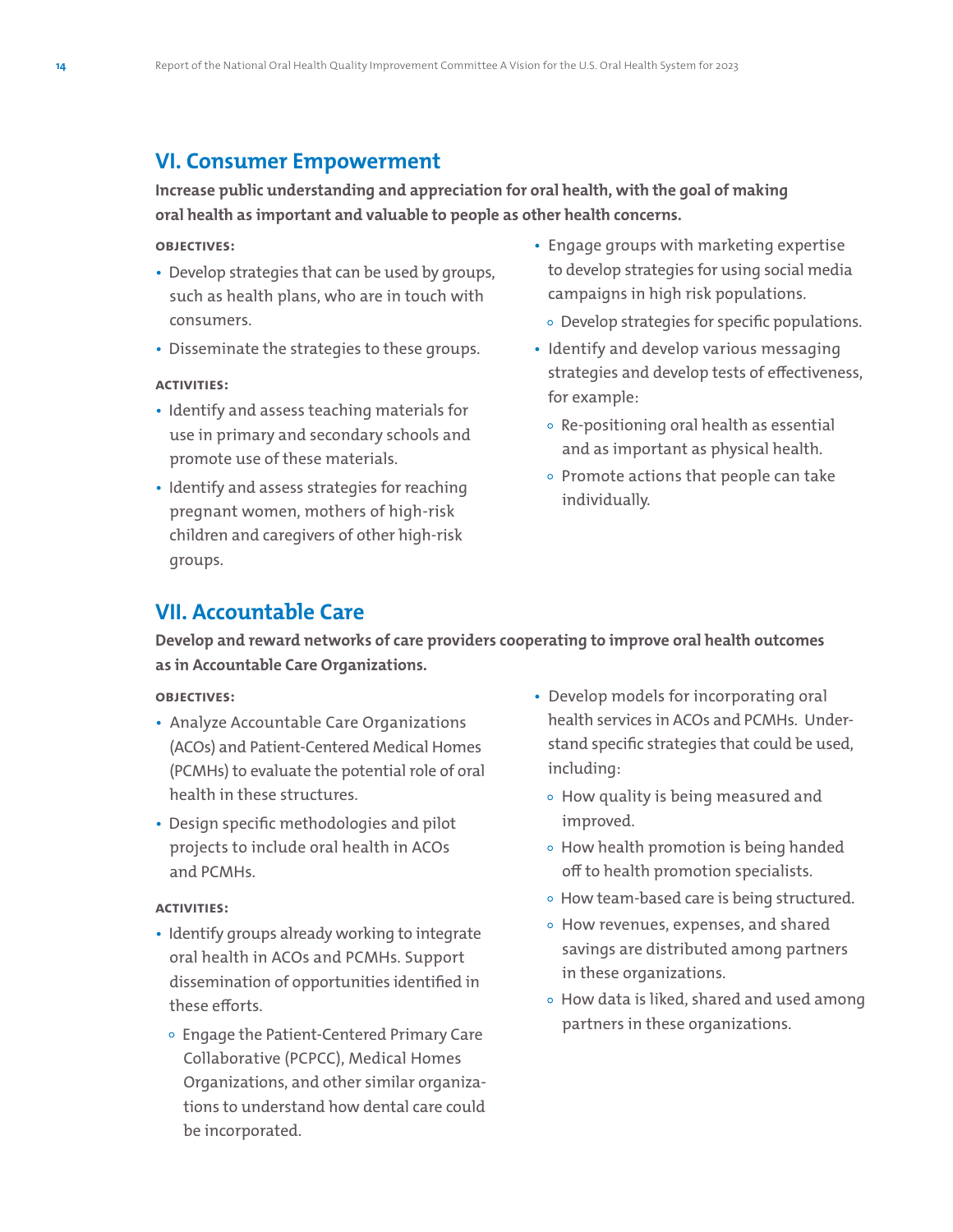### **Further Work**

The next phase of work for the National Oral Health Quality Improvement Committee is to disseminate this report and work to identify and encourage various entities to begin or expand existing work on these initial strategies. Progress on these strategies will be monitored over time; the strategies may be modified or new ones developed as needed.

Individuals or organizations with an interest in this work are encouraged to contact Palmer Corson at the DentaQuest Institute, *palmer.corson@dentaquestinstitute.org.*

# **References**

- 1. Glassman. P. (n.d.) *Oral Health Quality Improvement in the Era of Accountability.* Retrieved from https://www.dentaquestinstitute.org/sites/default/ files/reports/2011/12/Pacific Center for Special Care Report.pdf
- 2. The Institute of Medicine. (2001). *Crossing the Quality Chasm: A New Health System for the 21st Century.* Washington DC: The National Academies Press.
- 3. U.S. Department of Health and Human Services, National Institute of Dental and Craniofacial Research, National Institutes of Health. (2000). *Oral Health in America:* A Report of the Surgeon General. Rockville, MD: Author.
- 4. The Institute of Medicine. (2011). *Advancing Oral Health in America.* Washington DC: The National Academies Press.
- 5. The Institute of Medicine and the National Research Council. (2011). *Improving access to oral health care for vulnerable and underserved populations.* Washington DC: The National Academies Press.
- 6. Berwick D.J., Nolan T.W., & Whittington J. (2008). The Triple Aim: Care, Health, and Cost. *Health Affairs,* 27(3):759-769.
- 7. Berenson R. (2010). *Moving Payment from Volume to Value: What Role for Performance Measurement?* Washington, DC: The Urban Institute.
- 8. Porter M. (2009). A Strategy for Health Reform–Toward a Value-Based System. *New England Journal of Medicine,* 361(2):109-112.
- 9. Porter M. (2010). What is Value in Health Care? *New England Journal of Medicine,* 363(26):2477-2481.
- 10. Porter M., Olmsted-Teisberg E. (2006). *Redefining Health Care – Creating Value-Based Competition on Results.* Boston, MA: Harvard Business School Press.
- 11. Edelstein, B. L. (2010, u). *Lessons from medicine: opportunities and constraints for oral disease management.* Unpublished manuscript, IOM Committee on Oral Health Access to Services.